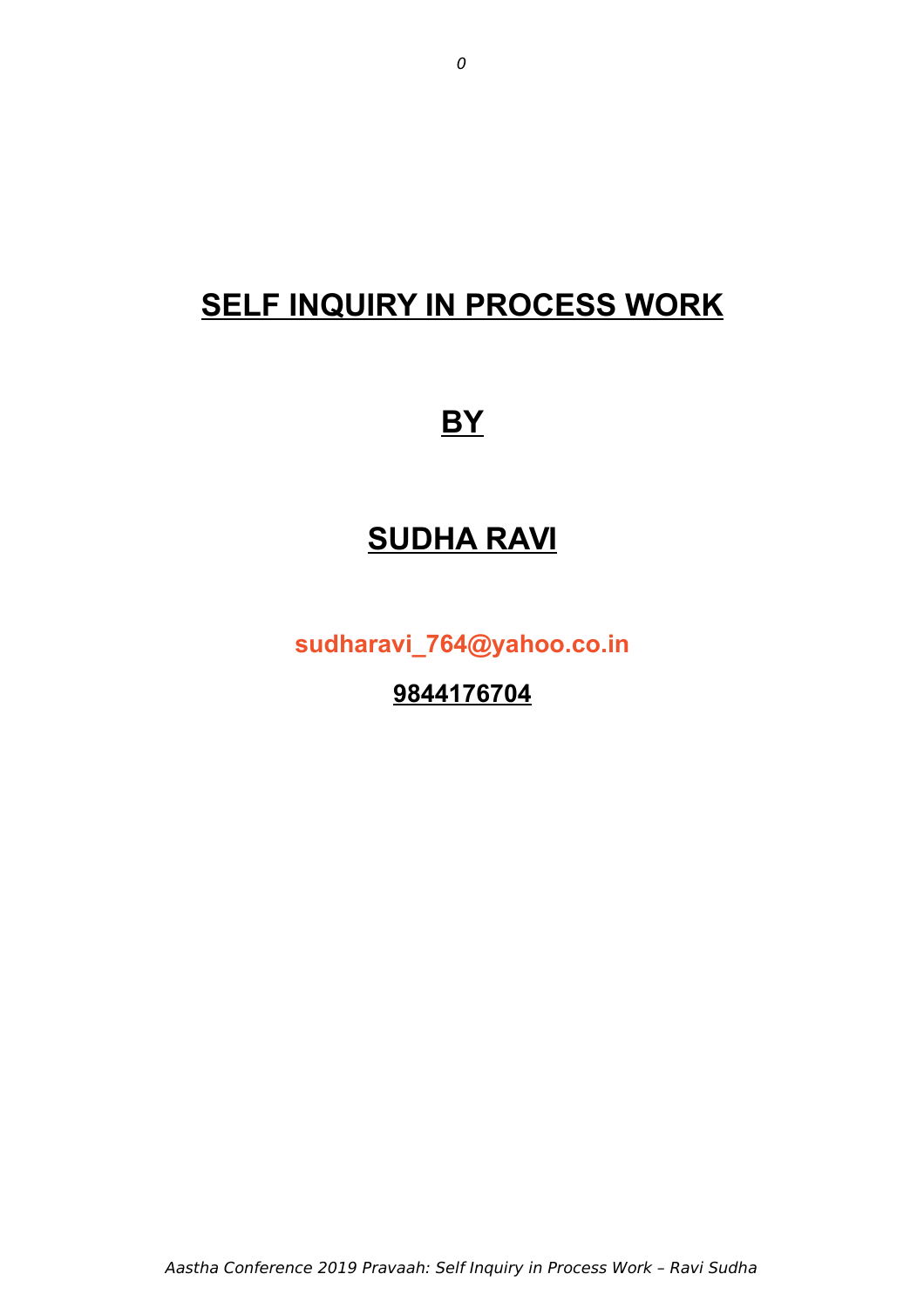#### *SELF INQUIRY IN PROCESS WORK*

# *The Quest:*

*Is self-enquiry as I have understood and process work that I am engaging, parallel to each other? Am I engaging with two disconnected areas of self -level work? What are the spill offs for a person engaging in both simultaneously?* 

*Well! these were some of the questions, reflections and mental conflicts I went through in my early years of being a process worker.*

*Having debated, mulled, experienced and introspected on the two processes, I am excited to write a paper on the connect and significance of self-enquiry in process work.*

## *Abstract:*

*In my journey of seeking truth…., I have experienced the need to support process work with self-enquiry. In a nutshell, process spaces and process work has facilitated in identifying my band of identities, meanings I have given to experiences and roles. To examine the kinds of introjects I carry and the lenses through which I view the world. That I often see a mirror of myself in the other and the other in me. It has helped me to move from a choice less situation to an empowering one. It has changed the quality or nature of roles I have taken or held in different contexts. The principle of adding on and not deleting, has been a very humanizing process.*

*The path of self-enquiry or the search for 'who am I?' has been an ongoing process and liberating in nature. It has been instrumental and directed towards seeking deeper levels of truth. Although, the direction towards seeking the truth in both have remained the same, the modalities have differed. This often led to questions about the connection or disconnection between the two approaches, process work and self-enquiry.*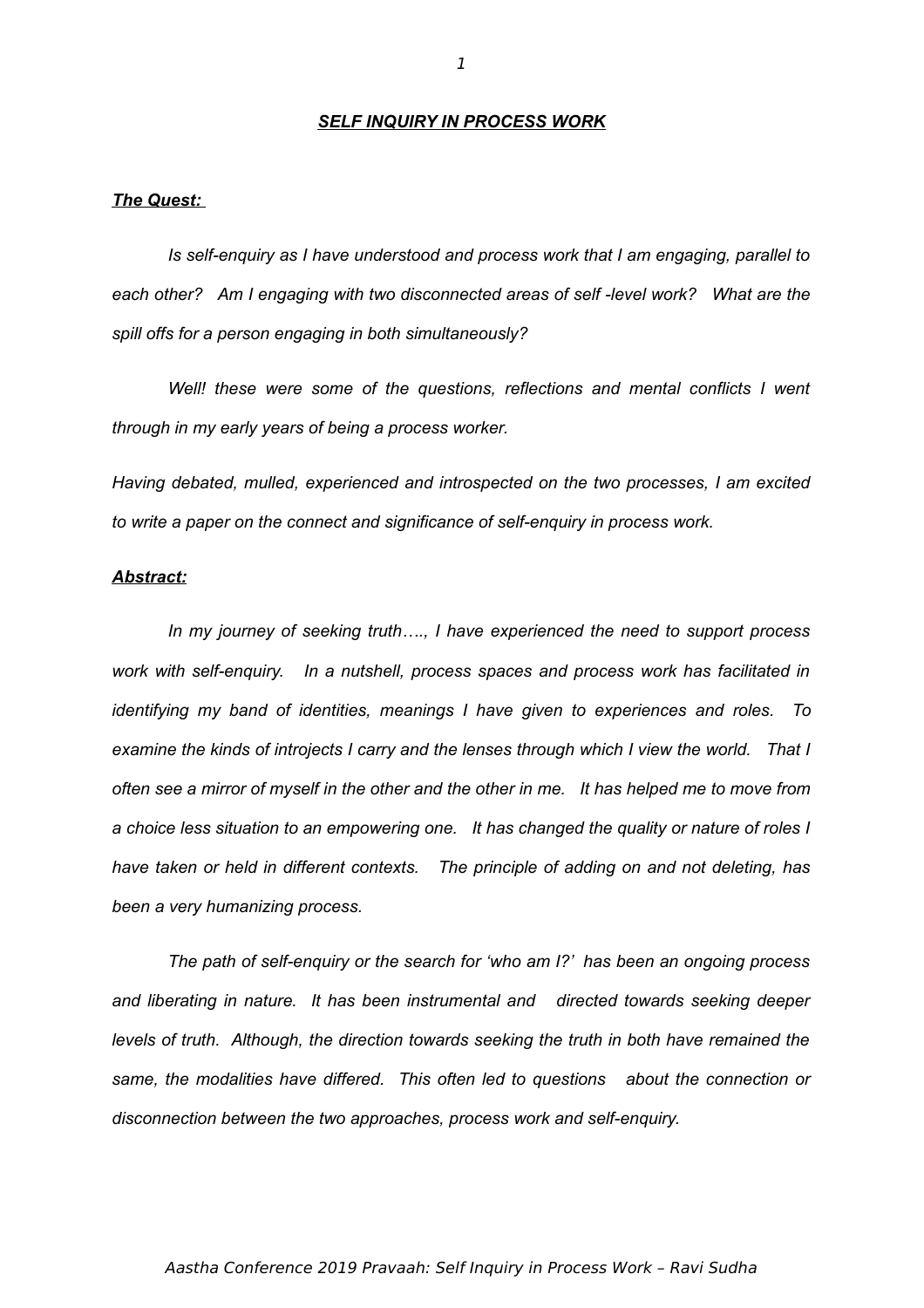*What is self-enquiry? What is the modality? why is it important? How and why it could be linked to process work? how is it different and how is it similar? these are some of the questions I will attempt to delve through my paper.* 

*The sources for this will be my experiences, other's experiences and researched content. I must admit that there is no destination to reach in the journey to unravel the truth. However, there are layers of unfolding that is, and will be ongoing.*

### *Process work and self-inquiry:*

*I would like to begin by reflecting on one of the aphorisms on being human by Professor Pulin K. Garg*

*Quoting from the aphorisms on being human, Pulin K. Garg, who has been credited for introducing process work to India, suggests that the reader of Aphorisms should not take them literally or as final. The reader will have to feel deeply into his own experiences with himself and his life space. He would have to articulate his own orientations and the worldview of life.*

*As such, I would like to begin with the following aphorism in process work stated by* 

*Him: I quote….*

*"The first step to get in touch with the dynamism of Being is the recognition of the potency of residues that distort the modes of relatedness and expression.*

*Loosening the hold of residues clears the first barrier on the path of getting in touch with the prototype of Being. "It also says, "The Being is medium for Self to unfold into the phenomenological world." Here the Self is described as a cosmic entity with no quality. He goes on to say, that this self has a call to feel alive and discover the wholeness of existence. In response to the call, Self, mobilises some elements to form a prototype of Being.*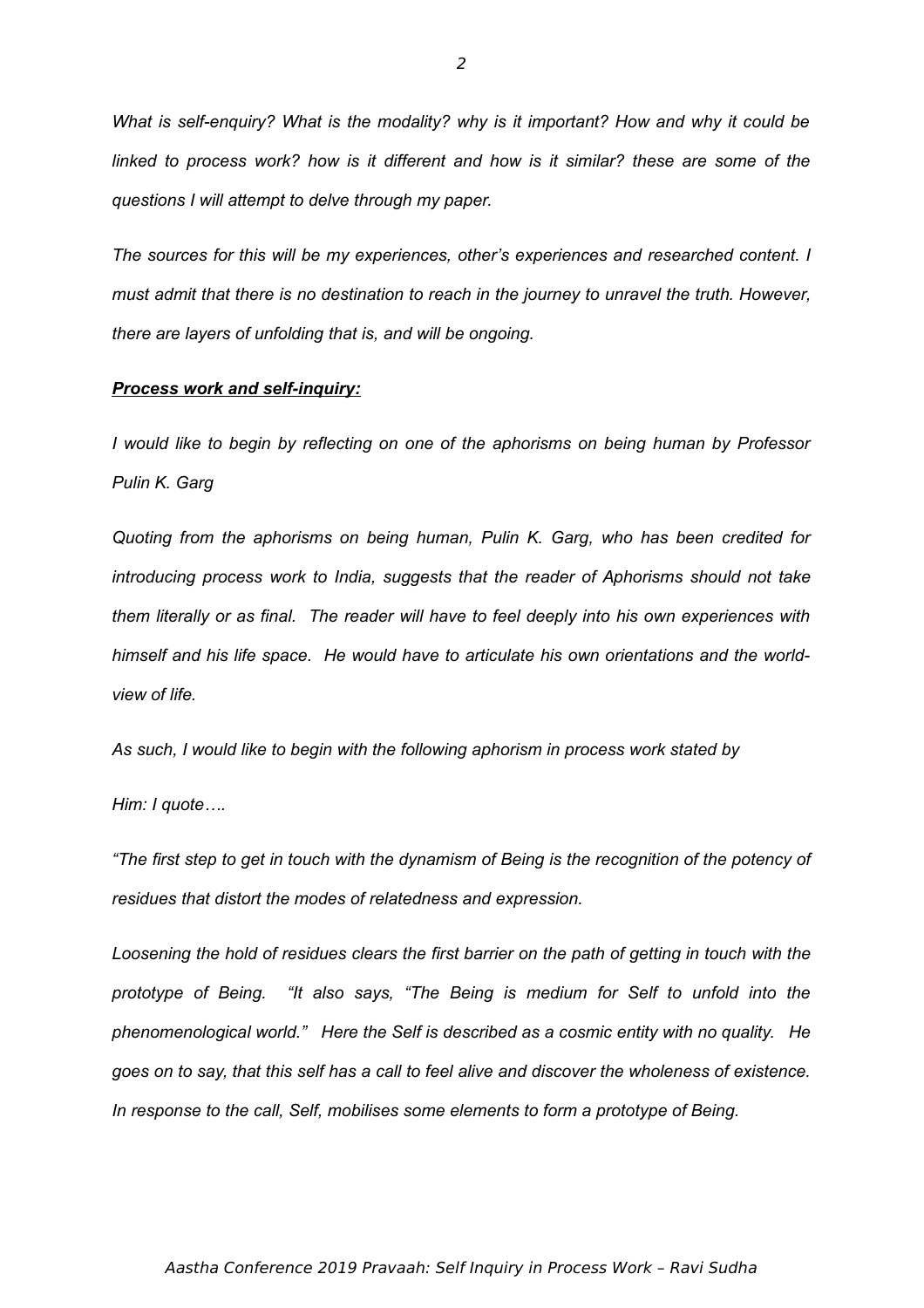*From the above aphorisms, the following can be interpreted:*

*A} Engaging with the potency of the residues of our experiences is imperative to the quality of our relating and expression.*

*B} The prototype of the life-space and world-view along with the residues exists in our own minds* 

*In my journey through process spaces, I was engaging with residues of my experiences by sharing narratives of life-spaces and world-view with other beings. I also noted that in this process, I was simultaneously experiencing the space between the experience, the experienced and the experiencer. The question that gave fuel to my journey of self-inquiry was, if I am the experiencer who had experienced the experience, collected residues of the experience, interpreting and articulating the residues, then, who is observing the experiencer? and who am I?*

*That brought me to the following questions:*

- *a) What and where is the experiencer?*
- *b) Where and how are the residues formed?*
- *c) What is the self that I am enquiring? Answers to these existential questions I learnt can be accessed from knowledge that emerged from experiential self-inquiry practised by self and others.*

*In the past, the ones who set off into the journey of self-enquiry did by entering into deep silence. The truths discovered so was experiential and have been documented in the Upanishads and the Vedas. The Bhagavat Gita and the Puranas have been instrumental in simplifying the essence of the Upanishads by embedding it in stories. In my paper, I will attempt to weave in connected stories and essence of Advaita Vedanta*

*and Samkhya philosophy to put forth my learnings and quests. Experiencer:*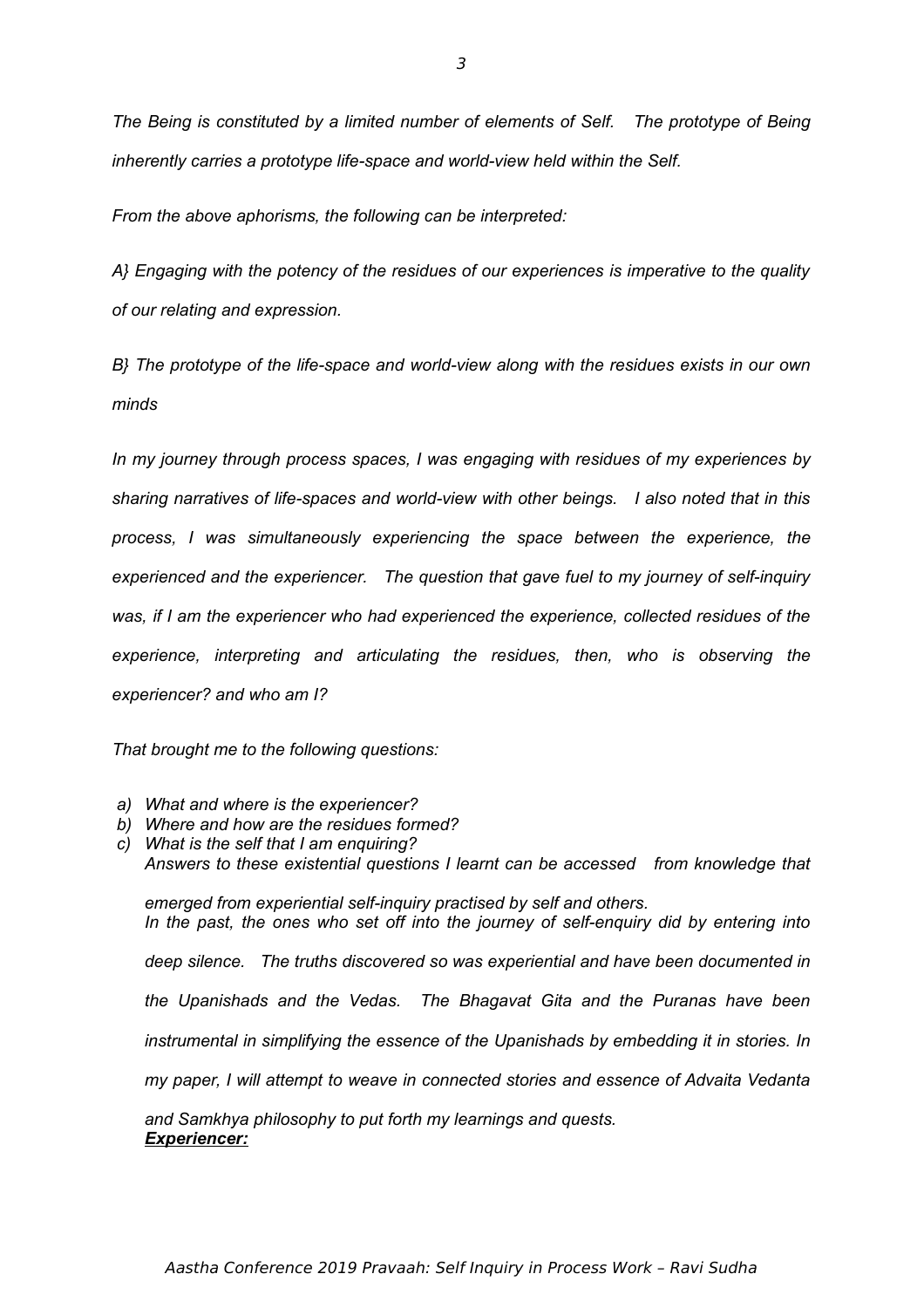*Thousands of years back, a very powerful line was said in the 'Vedas', which is*

*"Yatha Drishti, thatha Shrishti". It simply means, how you see the world, the world will appear to you in the same way. The doctrine of creation through perception, is an offshoot of Advaita Vedanta, the doctrine maintains that the perceived phenomenal world comes into existence only in the process of man's observation of the world which is seen as a world of his own mental construction. This was termed as the doctrine of 'simultaneous creation' by the great saint Ramana Maharshi. This theory maintains that the world only exists when it is perceived with the appearance of the I-thought.*

*The doctrine of simultaneous creation as well as the impact of residues on one's expression and relatedness clearly indicates that experiences or shrishti by themselves have no potency as does our perception or dhrishti, by which the experiencer experiences the experiences.*

*A story from Ramayana exemplifies the connection between drishti, influenced by the state of mind and shrishti.*

 *After the culmination of the war between Rama and Ravana, back at Ayodhya, Rama asks Hanuman in the presence of Lakshmana to describe Ravana's kingdom. Hanuman was describing the beauty of the kingdom and the beautiful white lotus in the pond. Hearing this, Lakshmana refutes and claims that the lotus was not white but red in colour. An argument goes on between the two about the colour of the lotus. Rama intervened and asked them both as to when they had seen the lotus. Hanuman said he saw it after the war, after the victory, on their way back. Lakshmana said that he saw the lotus when they were preparing for the war. Rama says, the lotus was white to Hanuman as he was serene and peaceful after the war. However, it was red to Lakshmana, as he saw it while he was in rage and ready for attack before the war.*

*The myth only indicates the difference in the shrishti based on the dhrishti, influenced by the state of mind. We would have often come across varied responses by individuals to similar*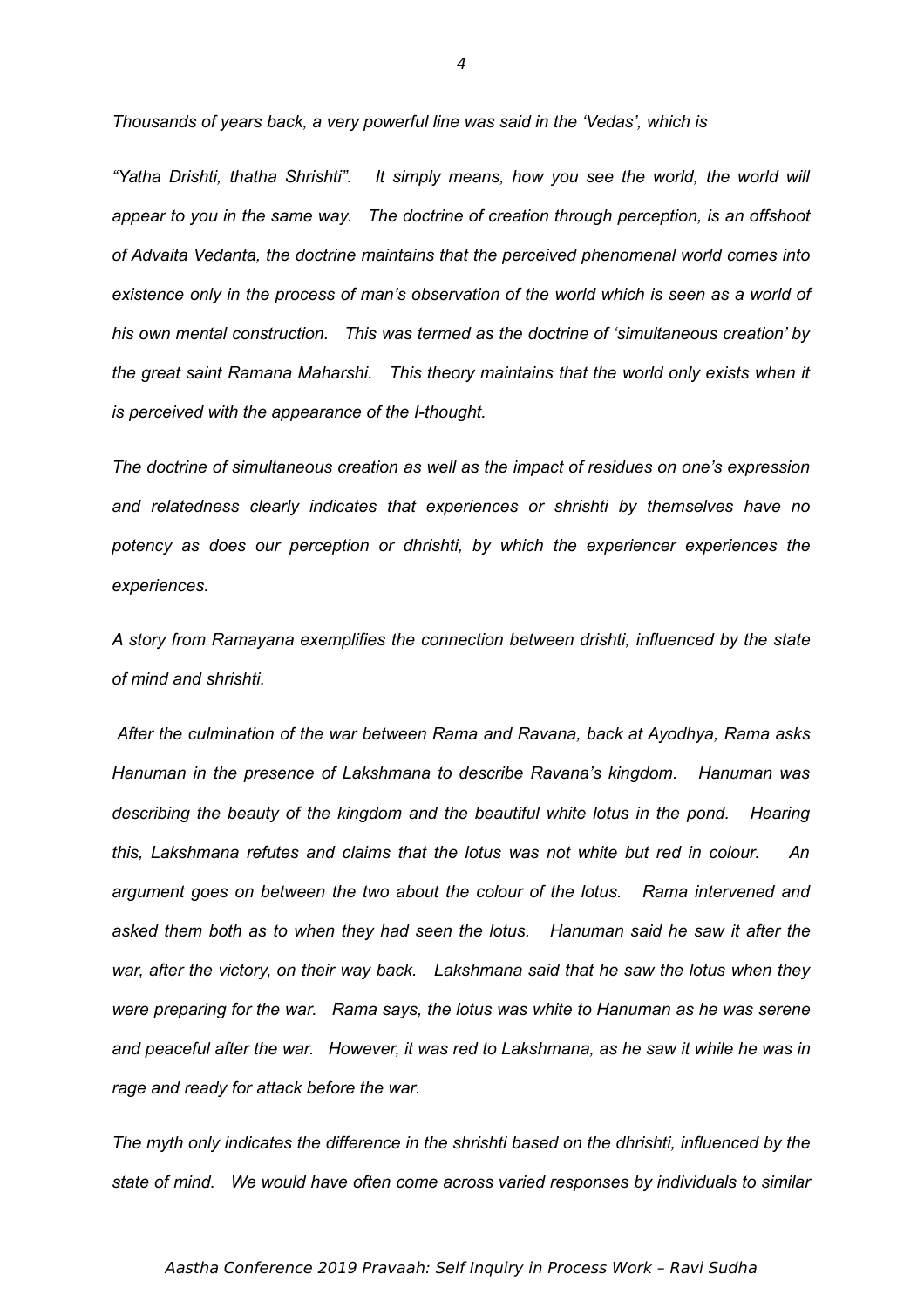*situations and even varied responses by the same individual to similar situations in different frames of mind. The Dhrishtva or the experiencer is the accumulation of the impressions created and attracted by our mind from our experiences. This in turn contributes to our band of identities or patterns of thought, feelings, actions and beliefs.*

## *My unrest:*

*As a process worker, engaging with meaning making processes and potency of residues, had empowered me in my life-spaces. However, I was intrigued by the source of the residues and the patterns of the mind.* 

*Interestingly, the seekers of self over ages have also given us an in-depth knowledge of the mind, its behaviour as well as the role of the mind in processes of inner and outer wellbeing. Selves and Self:*

*Do we have one Self or multiple selves? This has been one of the most long standing puzzles of human psychology. In the blog on selves (Psychology Today),Gregg Henrigues says, If you have ever been surprised by how you acted, or felt confused, conflicted, or uncertain about who you truly are, or realized how dramatically different you feel in different situations or in different moods, then you know this thing we call the 'Self' can have many different and often competing facet and states-and if you haven't had this experience, then you probably have not been paying too much attention!!*

### *Personal experiences of multiple selves:*

*My different selves: I have often experienced my emotional self, my psychological self and my spiritual self as distinct and yet embedded in my mind.*

*My psychological self was the dimension of my mind which held and identified with my beliefs, philosophies, my understanding of the human mind, my value systems, and more. I had gathered them in my life's journey, I could easily access it, redefine it or drop it. It has been continuously evolving based on my interactions with people, situations, questioning,*

5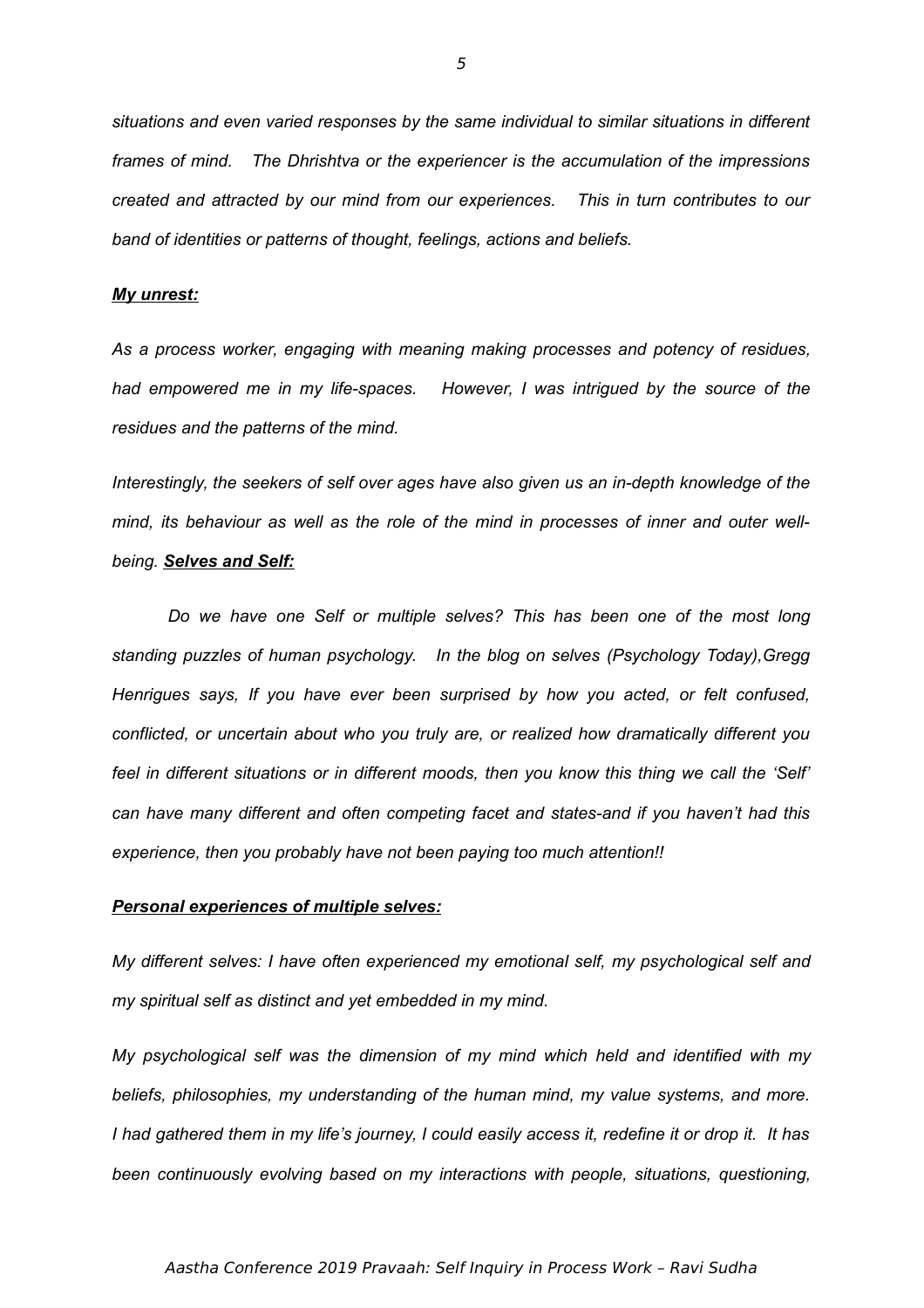*readings, narratives that I had heard, as well as the meanings that I made from these. It has influenced my world view, quality of my interactions and relatedness as well as the choices that I made or was a part of.*

*My emotional self, I realized had a mind of its own. I often could not comprehend it by logic, it would often manifest as impulsive, incomprehensible, illogical responses or reaction to experiences of self and others. On paying attention to the nature of my responses, I could identify patterns in my compulsive actions or inactions. It was also often the voice of my intuition and discretion. Engaging with this self, brought out my band of identities. Which were patterns of my thought, feeling, actions and beliefs. Owning some of my identities, enabled me to unhook myself from what I had for long labelled as choice less situations. It also called for an expansion of the limited meanings I gave to my experiences, thus increasing the choices I deployed in my roles. Engaging with this self, brought vibrancy to my different roles as well as helped me humanize myself and others. Which in turn enabled me to have an expanded field of experiences and enriched my world view. I must however admit that I had a default pattern of engaging more with my psychological self and needed deeper attention, self-disclosure as well as an openness to receiving feedback from others while inquiring into my emotional self. My conviction of my multiple selves was strengthened, when I had to admit to myself that my accumulated resources of my psychological self was not a big resource while engaging with my emotional self*

*Access to an experience of my spiritual self was made possible while practising periods of deep silence and stillness, when I consciously shift my awareness beyond my physical, psychological and emotional self. In such times, I experienced glimpses of a blissful and unfragmented self. My practices helped me become aware of a self, beyond the multiple selves. This could not be known or described but could be experienced in stillness and silence alone. It also enabled me to be mindful of others as well as of spaces. It seemed to have created spaces between what I experienced as me and mine. This distinction of me and mine reduced my intensities of pain, anger, guilt, regret, frustrations. I was able to*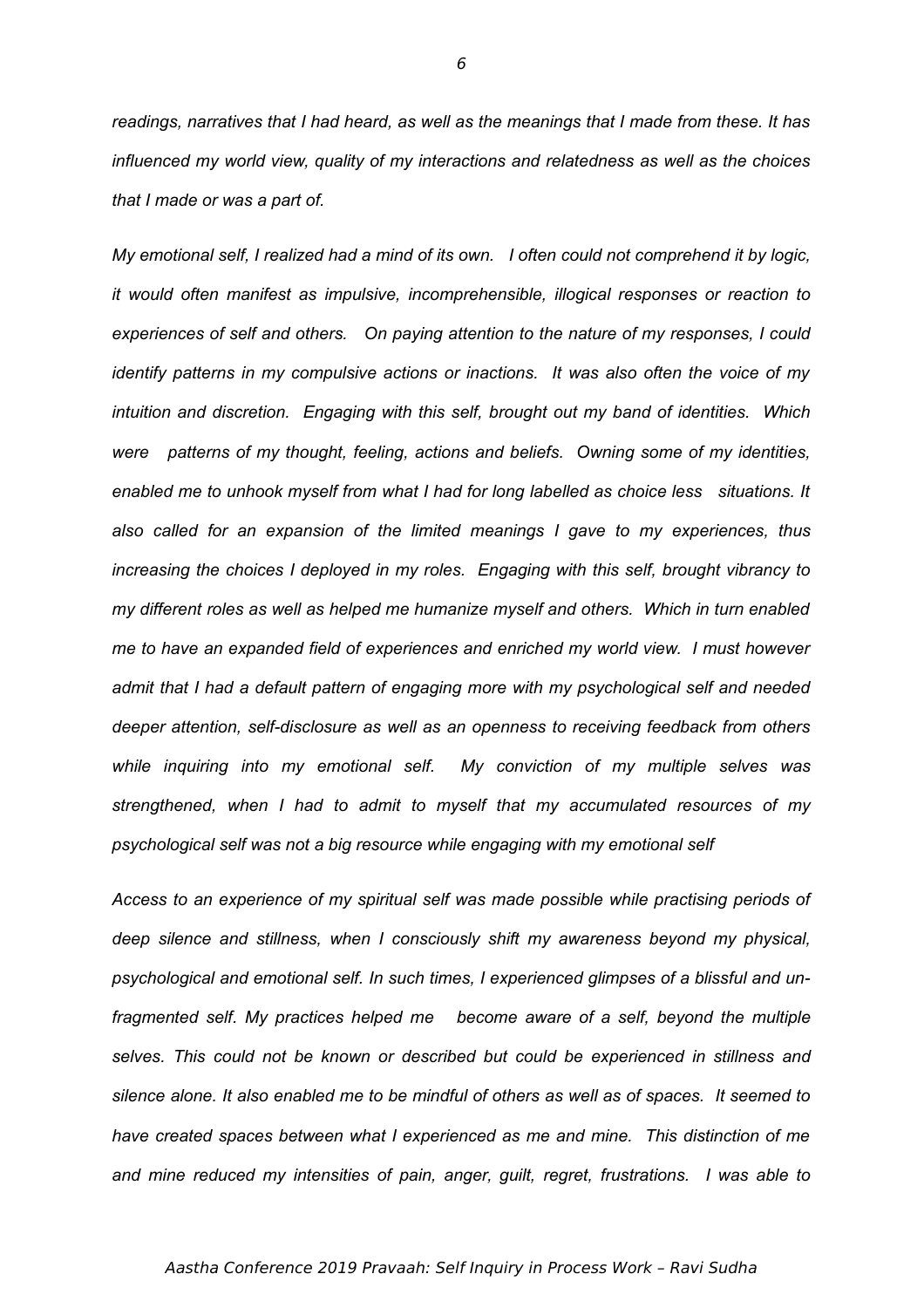*engage in my roles with more wholesomeness and acceptance in the here and now with serenity. This practice also enabled me to tune in more naturally with my ecosystem and access wisdom that was not limited to information gathered.*

*In my work space, I saw the impact of practising stillness with children having reduced aggression as well as having increased tolerance amongst children of the Primary section in Prakriya Green Wisdom School. I started this experiment with children as well as teachers from the beginning of the last academic year.*

*The above experiences, combined with my interest in matters of Philosophy, spirituality, ecology, mythology and the human mind triggered my journey of exploring deeper connections through self-inquiry and unfolding the layers of truth.*

### *Self inquiry:*

 *Self-inquiry is defined as the process of redirecting our attention away from outward objects, events and experiences and towards the experiences within our body mind and spirit. including subtle experiences within awareness itself. Eventually this inward focus can lead to an experience of our ultimate true nature.*

*Advaita Vedanta, which traces its roots in the oldest Upanishad, refers to the term advaita as the idea that the true self, Atman, is the same as the highest metaphysical reality referred to as Brahman.* 

*Thus, self-inquiry through the lens of advaita Vedanta can be described as introducing oneself to our pure infinite conscious self, called Brahman. Advaita also, necessitates the process of self-inquiry, for the removal of ignorance of our true self. This ignorance of our true self has been revealed as the source of human suffering, unhappiness as well as nonwell-being. It explains all reality and everything in the experienced world to be same as the Brahman. The paths of experiencing our true self is called yoga.*

7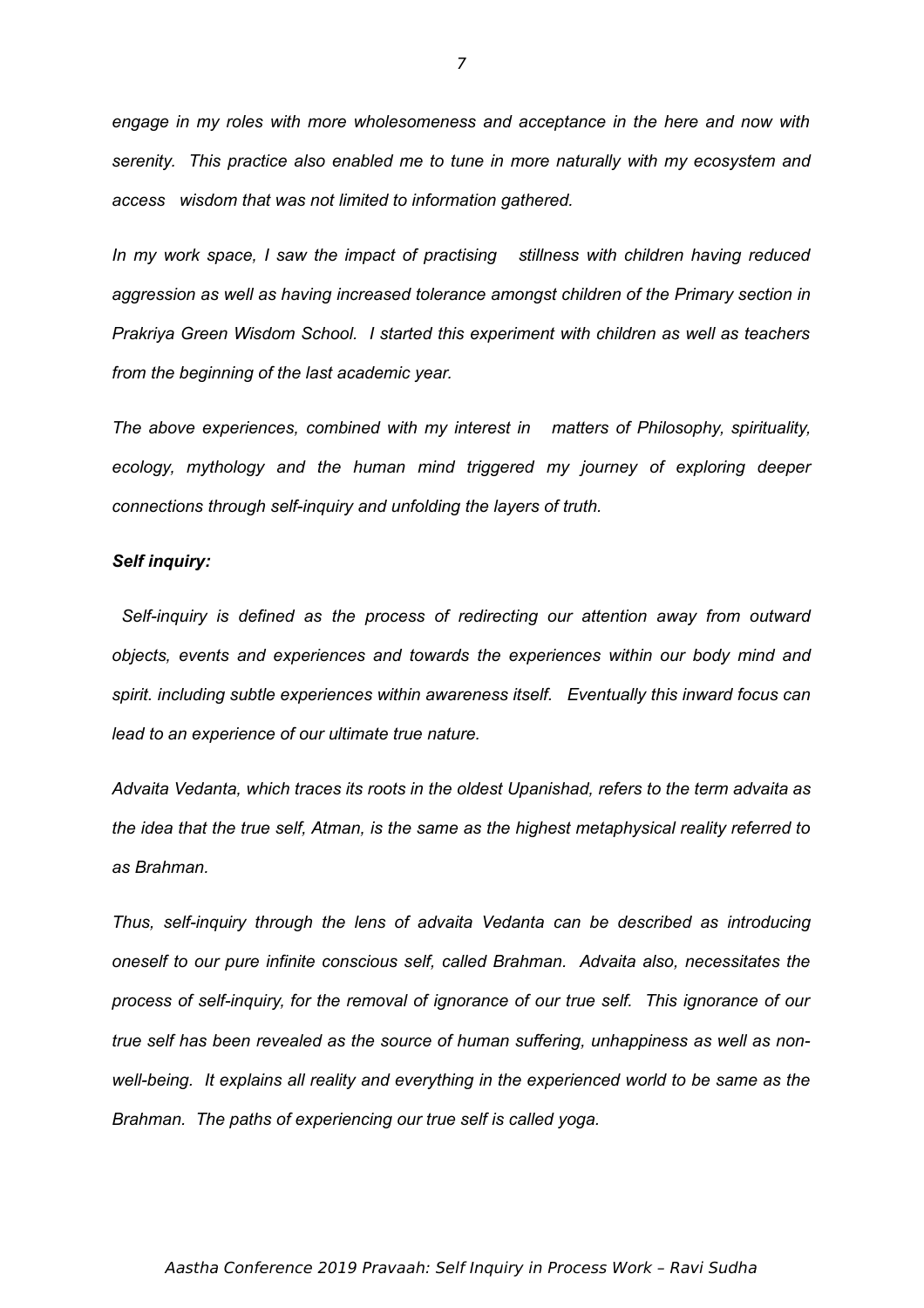*Here we look at self-inquiry, as a practice described in Jnana yoga. Of the different practices of self- inquiry, the approach of experiencing the Self by the knowledge of the seer and the seen is called 'Drig- Drishya Vivekam'. This approach calls for application of knowledge at the locust of ignorance. It suggests that the intellect is the locust to apply the knowledge of the Self, as the intellect is also the realm of ignorance of our true self.*

#### *Drig- Drishya Vivekam:*

*The Seer and the Seen approach establishes that we are Brahman and it is so established in the here and now. This approach takes us from the known to the unknown in four stages. In each stage, the seer and the seen are not hypothesis, but facts that can be confirmed by us in the process of inquiry itself. We also observe that the nature of the seen is ever changing in each step in relation to the seer, till we experience the unchanging seer or our true Self that cannot be seen. The four stages of inquiry is as follows:*

*Stage 1: The principle of the seer and the seen are different. For example, Eyes see an object. The eyes are different from the object. Eye cannot see the eye themselves. The seer is one and unchanging, the seen are many and ever changing. This can be understood as a fact.*

*Stage 2: The eyes themselves become the seen and the mind becomes the seer. The mind and the eyes are different. The conditions of the eyes have changed over time. Seer, or the experiencer is one and unchanging in this context, the seen are many and keeps changing. This is also a known fact.*

*Stage 3: The mind can be experienced to be feeling happy, sad, etc. Mind can be recognized as being able to understand or not understand concepts, mind is aware of remembering or forgetting. Mind is observed to be able to perceive things.*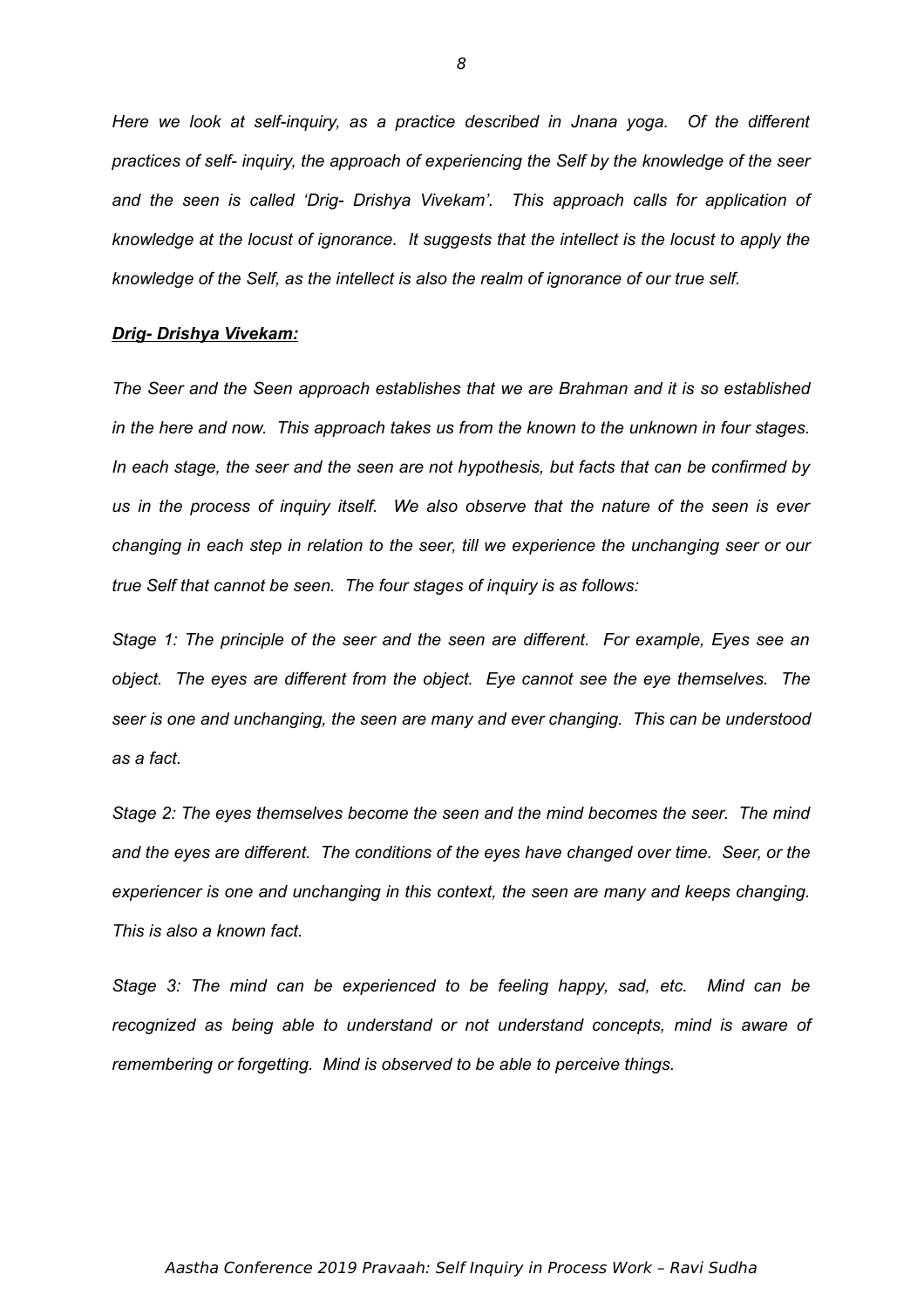*In this stage, it can be recognized as a fact that the mind has become the seen and is ever changing. There is a witness or a seer of the mind, termed as Saakshi. The seer and the mind are different. Thus, we can conclude that we are not the mind.*

*Stage 4: This is the stage, when we note as a fact that the witness cannot become the seen or an object of experience. Thus, defining the witness as the one never changing seer, the one infinite consciousness, which is one's ultimate true nature or the ultimate true self.*

*This knowledge is internalized through 3 steps, namely listening, understanding and meditating.*

*Mind and its role: The connect or disconnect of the mind and body with the infinite conscious energy is significant in eliminating ignorance of our true self as well as with working with pathos of our multiple selves.* 

*The analysis section of drig- dhrishya viveka reveals the nature of the mind or anthakarna by dividing the mind into two dimensions.* 

*a) Ahankara or Ego and b) The rest of the mind, consisting of the thinking and feeling mind, known as manas, the intellect and memory known as budhi and pure intelligence, known as chitt.*

*The infinite conscious self is compared to the ever luminous Sun. The mind is compared to the moon. As the moon reflects the light of the Sun, the mind reflects the infinite conscious self.*

*Thus, the knowledge establishes the fact that I am not the mind or the body as I can experience both. However, the nature of the Ego is to identify itself with the body, mind as well as the Self. The Ego, which is the dimension of mind that gives us a sense of individuality, is connected to the mind as a mirror is to its reflected images. Thus, the Ego or the 'I' identifies with the neural maps or residues that is attracted and accumulated by the mind. This gives fuel to our identity patterns and personalities. The Ego is also connected*

#### Aastha Conference 2019 Pravaah: Self Inquiry in Process Work – Ravi Sudha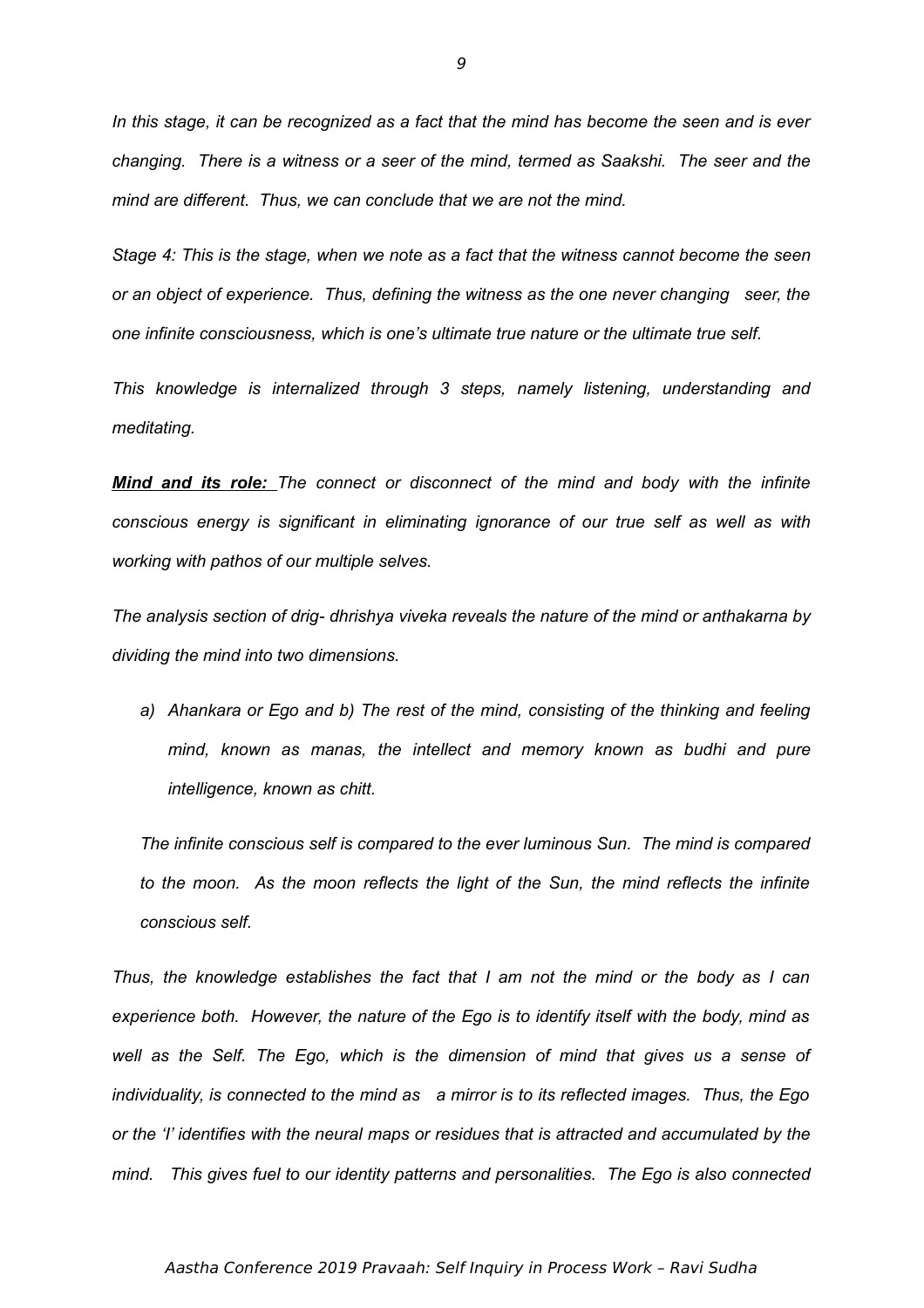*to the body by the law of 'karma' and disconnects with the loss of the body. Thus, the identification of the Ego with the body as well as mind creates a gamut of emotions such as fear, anger, rejection, guilt, frustration and so on.* 

*However, advaita Vedanta reveals to us that the Ego is connected to the infinite consciousness as an error. Which means, in reality it is not connected to the infinite consciousness, but appears to be.*

*The process of self-inquiry involves knowing the absolute self and applying this knowledge in slicing or disconnecting the Ego from its identifications. The slicing of the Ego through knowledge is compared to the knowledge of disconnecting oneself from ones reflected image in a mirror. Which is possible only with true knowledge of the self. Tatvamasi, Thou art that.*

## *Knowing the Ego or the 'I':*

*The I-thought or the Ego is that part of our mind which expresses individuality. That which gives us the sense of "I" or mine. As a rule, there cannot be any activity, mental or physical, any understanding, feeling, or desire, without the sense of individuality in the background. There are of course exceptional situations when the I-sense can disappear completely. It happens when we are deeply engrossed in some artistic object or while listening to beautiful music that we forget ourselves. It also happens in deep sleep and certain types of religious experiences, where the devotee is so moved by divine love that the Ego drops. Thus, the nature of the Ego is that it can manifest as well as be dropped. It also has to identify with something, or else it cannot express itself. For example, when the Ego identifies with the body, I say, I am healthy or unhealthy. When the Ego identifies with the thoughts, I say I think or I thought. When the Ego identifies with emotion, I say, I am angry, happy, sad and so on. There is no limit to the objects or ideas with which the Ego can connect itself. When we speak of ethical or cultural life, the Ego is also there.*

*The journey of self-inquiry begins with the ego and culminates in the realization of the self.*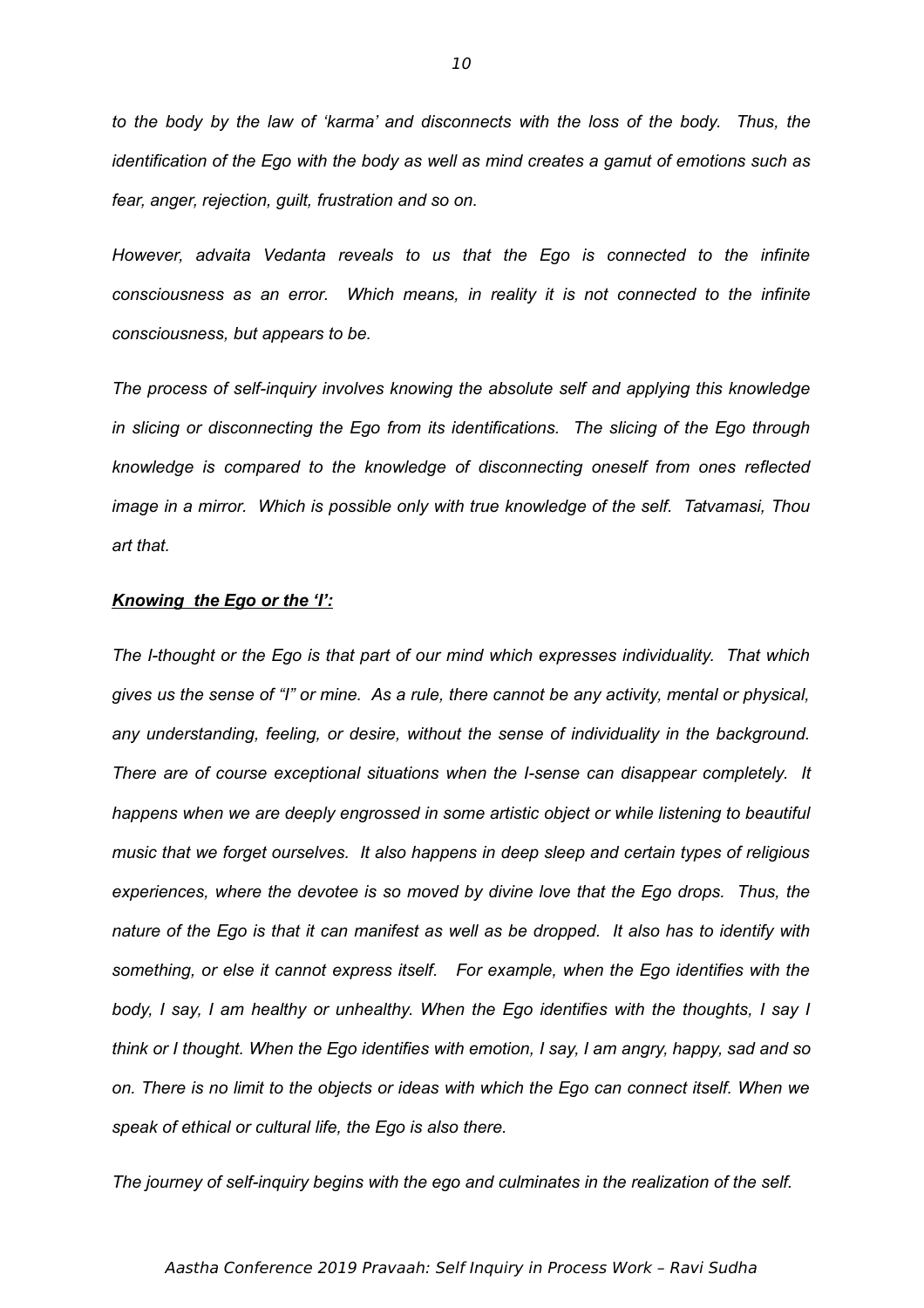### *Mythological symbol of dissolving Ego:*

*The story of Keerthi Mukha, symbolises the role of the Ego to realize the self.*

*A powerful demon, who had conquered everything, challenged Shiva to give Parvathy to him. In anger, Shiva creates another demon to devour this powerful demon. However, in the meantime, the powerful demon realizes his mistake, and seeks the mercy of Shiva. Shiva grants him protection. The demon created by Shiva, was now restless, lean and hungry. He demanded Shiva to give him something to devour. Shiva, asked him to devour himself. Which the demon does, till only his face is left. This face is known as Keerthi Mukha. It finds its place in front of Shiva temples denoting the significance of 'I' devouring its identifications to reach the self.*

#### *Split between spirit and matter:*

*Spiritual science and our individual experiences tells us that the cosmic and conscious energies are united in the creation of a living being. The cosmic energy, being the 5 elements (earth, water, fire, air and space) or the pancha mahabhutha. Our body is born out of the 5 elements and goes back to it at death. However, the mind has its source in the pure conscious energy, which permeates everything and is the source of everything. We have all experienced a no mind state in deep sleep. Seekers of the self-have left us with the question of who is it that is conscious of a no mind state?*

*Earlier philosophers in the West had engaged in the study of the soul, its source, its journey and more. However, History has shown us how the philosophy of Rene Descartes, a French philosopher and scientist, influenced and augmented the drive of the western mind towards the materialistic world. He is credited with being the "Father of Modern Philosophy". His theory on the separation between the mind and the body went on to influence subsequent Western Philosophy*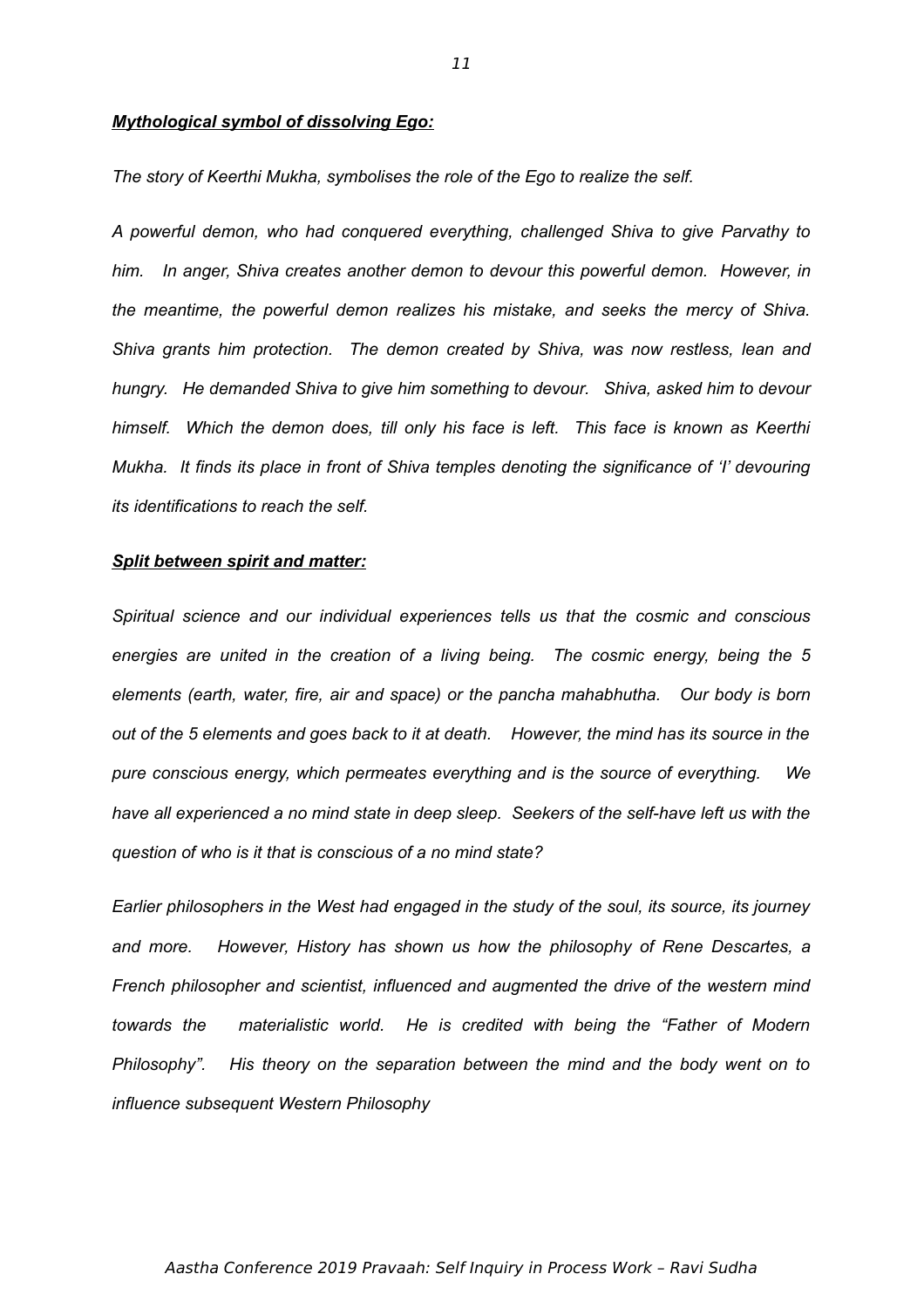*The influence of this philosophy was wide spread. The significant outcome of this was to reduce everything to matter and truth was only that which was measurable. The effect of this split between mind and body and the legitimization of the measurable as the only truth, also led to rendering of the knowledge of the self as non-existent or illegitimate. This paved the way to impact our emotions, our residues as well as the dynamism of our Beings.*

*In my journey as a process worker, I see that the ignorance of our true self often leads to our deep identification with the various dimensions of our minds. Such as with our thoughts, emotions, experiences, beliefs, memories, Intellect as well as our roles in life. This also became a source from which springs our pathos, our sense of inadequacy, victimhood, residues and fragmented perception of the world.*

*An excellent example of a personality, who is a victim of the strong hold of his residues and identities is depicted by the character of Dhritharashtra in the Mahabharata. The blind king and father of the Kauravas.*

*The symbolic meaning of his name gives us a window to his personality. The word 'Dhrith' means to clutch on fiercely and 'Rashtra', means possessions. The epic talks about the blind king who also blinded himself to all wrongs in his need to clutch on to his kingdom and his possessions, which also symbolises his perceptions. Through this character, the author conveys to us that a mind that strongly identifies itself with anything will be metaphorically blind. In other words, clutching on to our perceptions, thoughts, emotions and beliefs, fragments our vision and blinds us to expanded meanings and choices. Also, the word personality comes from the Greek word Persona. Which means a mask. This also supports the fact of our true self being separate.* 

# *Similarities :*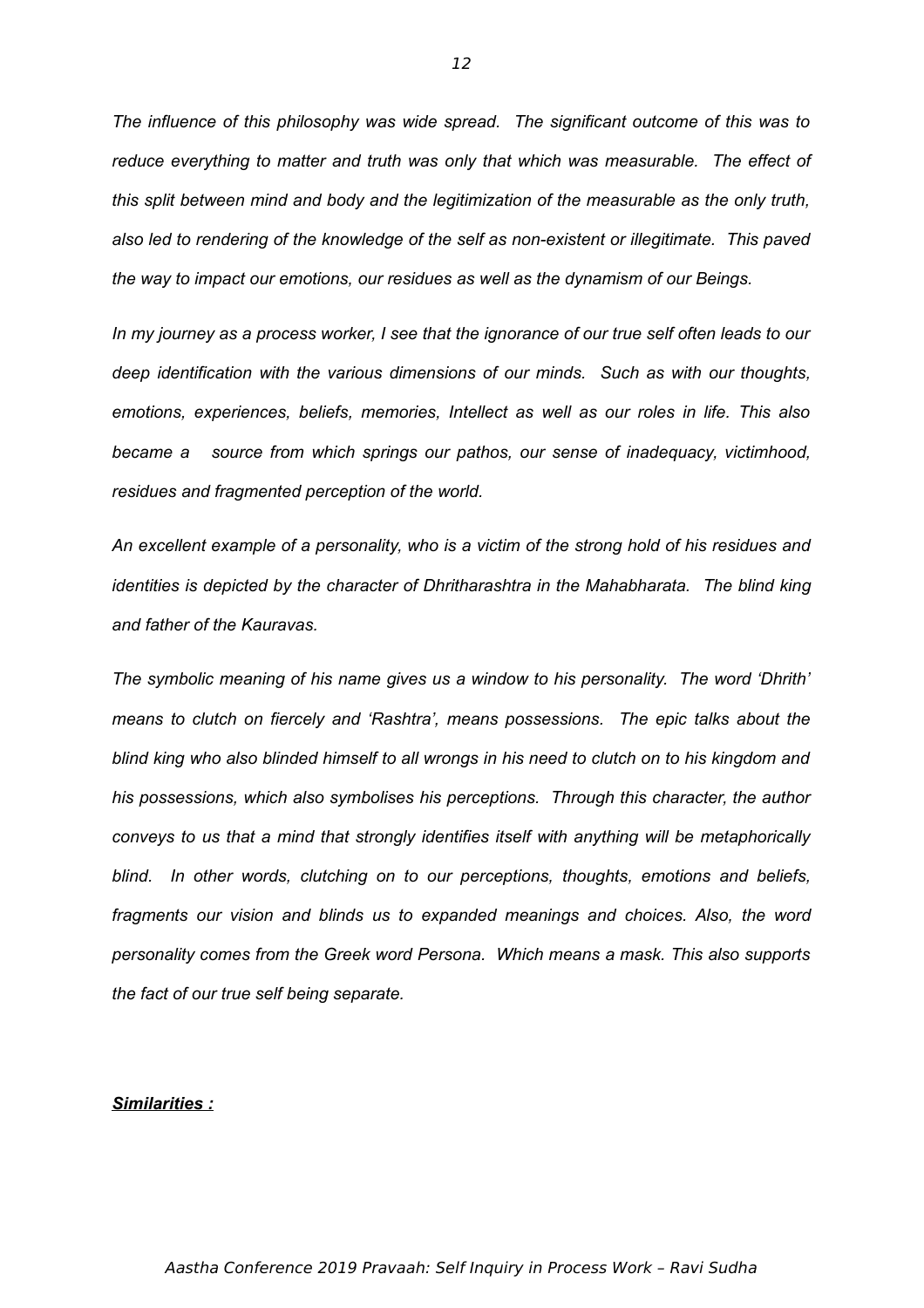*As processes, Self-Inquiry as well as Process Work are both directed from the gross to the subtle. The seed or objective of both the processes is to empower the individual in their search for wholesomeness and meaningfulness. This in turn will improve the quality of their relatedness and expression in their roles. Both are founded on researched and experiential knowledge and body of work. Both are of relevance to people, irrespective of country, religion, gender, time or age. Both are also processes to be understood and practiced by the individual with consistency as an integral part of our lives.* 

#### *Dissimilarities:*

 *Process work, as practiced by Aastha, works towards enabling an individual to integrate his/her thought, feeling and action. Its aim is to free the individual from the compulsions of the past and to find choices for the future that would be relevant to their current living reality. It helps the individual to discover their individual or subjective truth and find immense strength in themselves.*

 *This work engages mainly with the emotional mind, self-enquiry into our identity patterns, our meaning making and choice making processes through cognitive re-definition*

 *Self-inquiry directs us in knowing our true self beyond the mind and our subjective truth. It also enables us in recognizing the connection between our mind, our emotions, our identity patterns as well as the accumulation of residues and compulsions of our past.*

### *Need for simultaneous engagement in both processes:*

 *The four tenets of process work as espoused by the "Samkhya" system of Indian philosophy has deep significance in the need for simultaneous engagement in both the processes. The subjective truth discovered through Process work and absolute truth experienced through the practice of Self-inquiry are like two sides of the same coin. Our search for wholesomeness and meaningfulness will be complete when we deploy the four*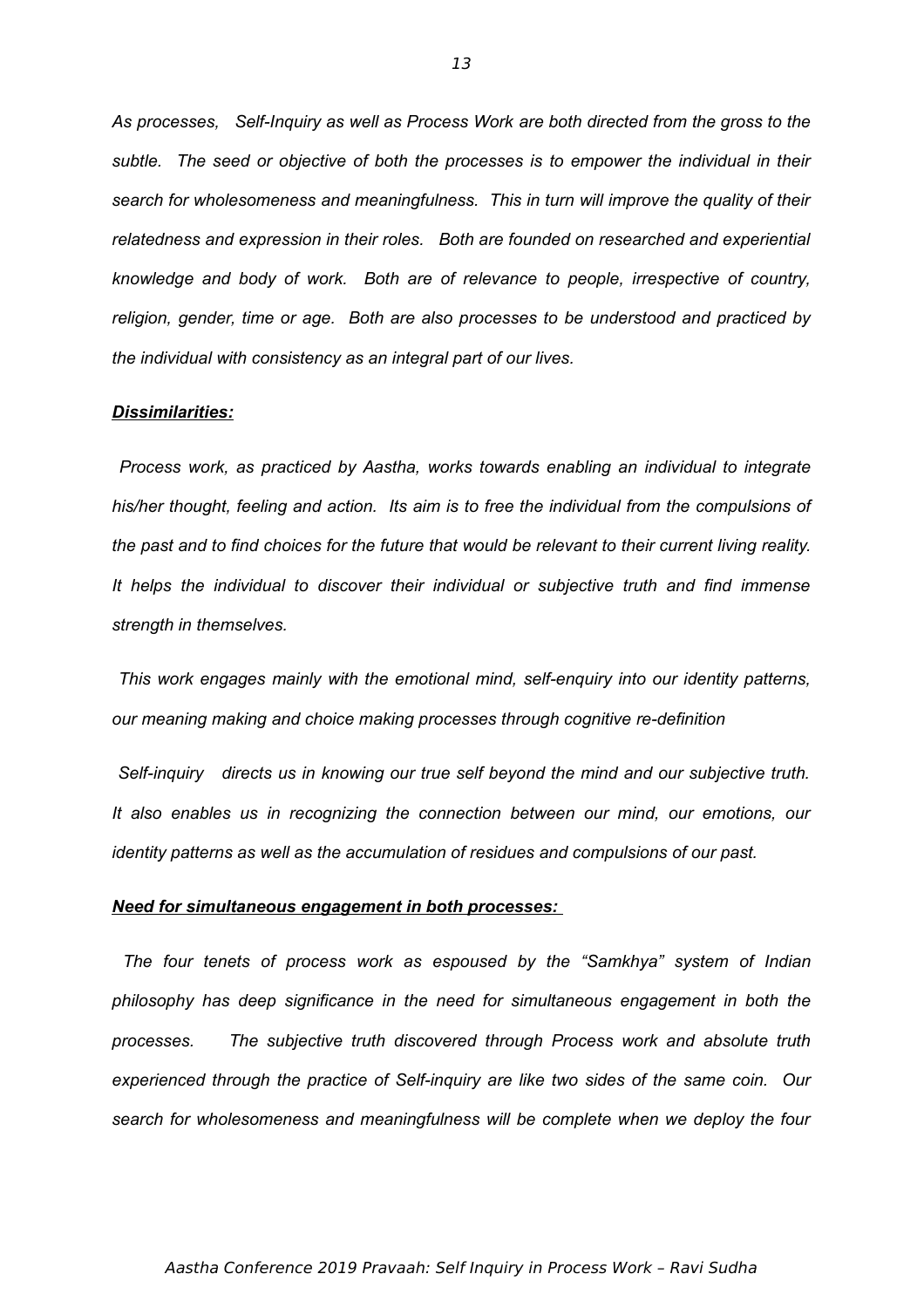*tenets of making the invisible self-visible, articulating the inarticulate self, owning the disowned self, which will enable us to act out the withheld.* 

*The Samkhya philosophy also describes the mind or chitta, which we engage in process work, as a part of Prakruthi or the world of matter, which is distinct from the Purusha. Purusha or the self, being pure consciousness and Prakruthi as what the Purusha is conscious of. Prakruthi and Purusha exist in each one of us.* 

*However, through self-inquiry, we learn that the chitta or the mind has some default patterns called 'Kleshas'. They are Avidya (ignorance of self), Asmita (egoism or identification with the transient), Raga (attachment or strong likes), Dvesa (aversion or hatred) and Abinivessah (clinging to life and fear of death). As explained in the Patanjali yoga sutras, all the five kleshas are sources of our emotions to human suffering as well as to our non- wellbeing. The great saint Patanjali takes us beyond mere knowledge of self. He describes certain practices or yoga sutras and the need for consistent cleaning of the chitta to address the 'kleshas'.* 

*Combining the knowledge of our mind with knowing one's true self and engaging with our patterns in life spaces not only loosens the strong hold of residues, identities as well as meanings given to experiences. It replaces fragmentation and exclusion with Connectedness and inclusion with respect to ourselves, our ecosystem and each other.*

*In the process of writing the paper, I could connect to the subjective and absolute truth of Prakruthi and Purusha with the example of continuous waves in the sea, which is essentially water.*

 *The following quote on our essential nature drives home the need to know thy self and selves.*

 *"We are not human-beings living a spiritual life, but spiritual beings living a human life.*